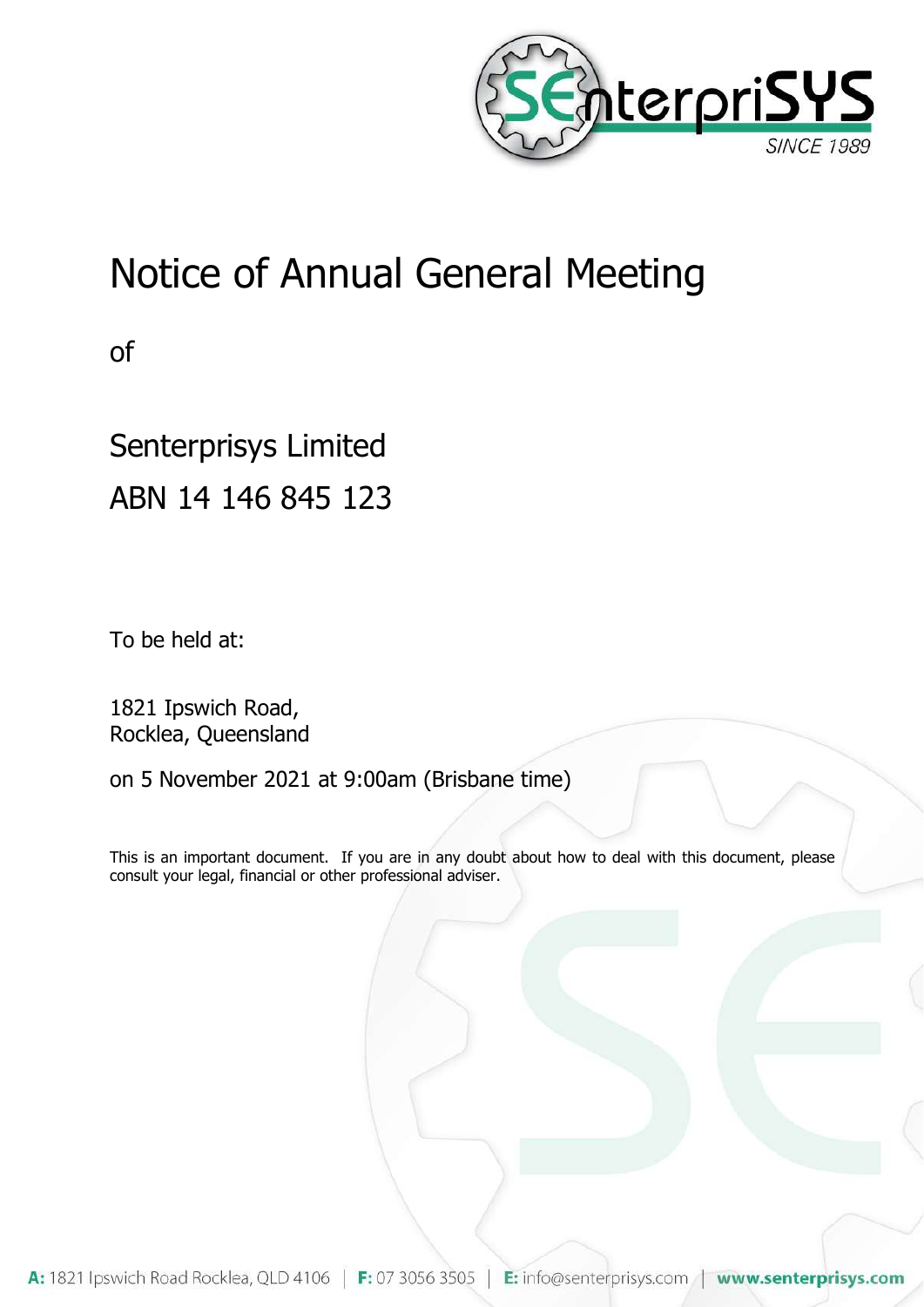## Chairman's letter to Shareholders

1 October 2021

Dear Shareholder

## **AGM**

The Senterprisys Board invites all Shareholders to attend the Annual General Meeting on 5 November 2021 to be held at 1821 Ipswich Road, Rocklea, Queensland.

I welcome your attendance at the Annual General Meeting. If you are unable to attend the meeting please complete the attached proxy form and return it in accordance with the instructions provided.

Yours sincerely

LMizikoaiky

**Lev Mizikovsky** Executive Chairman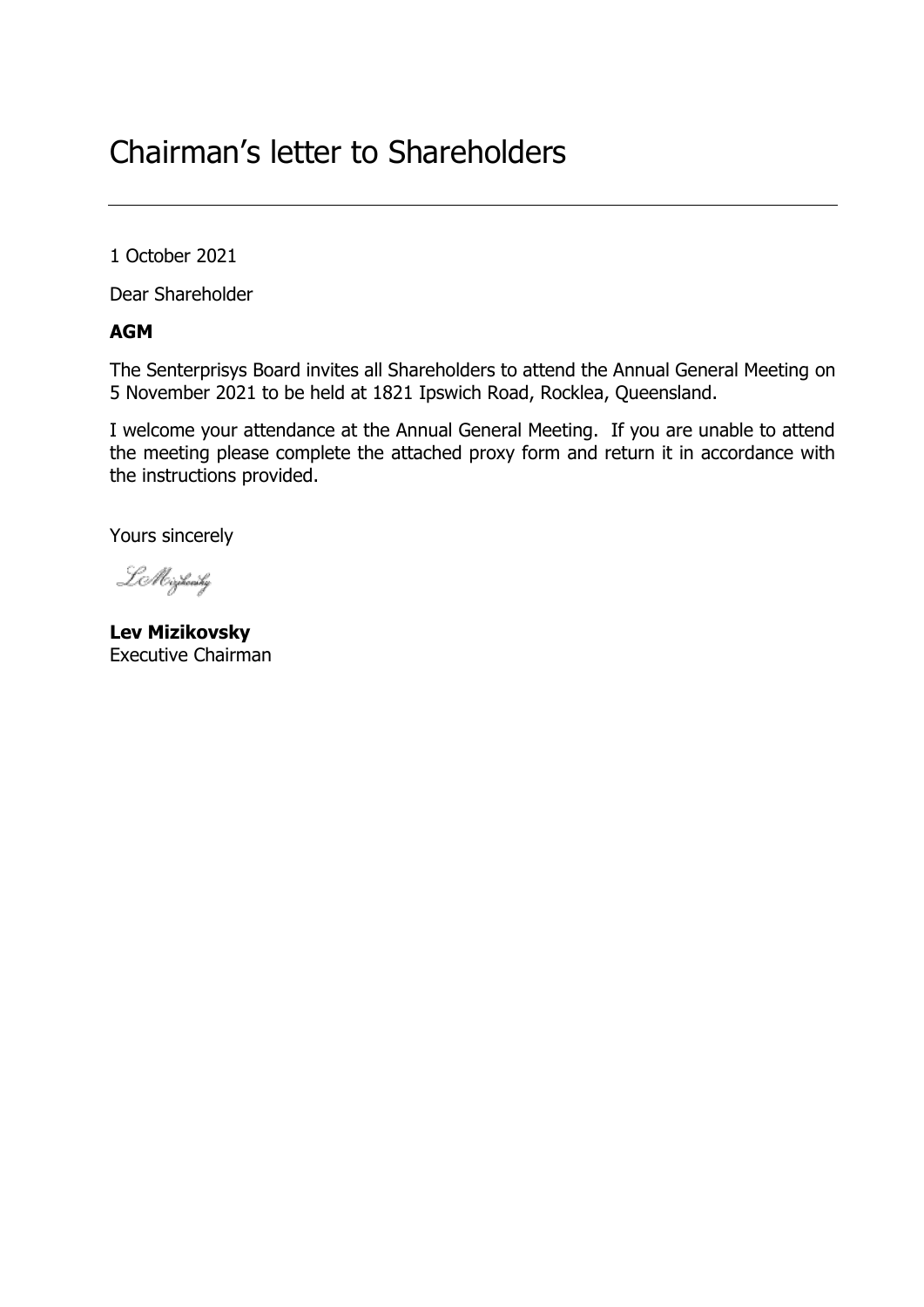## Notice of Annual General Meeting

Senterprisys Limited ABN 14 146 845 123

Notice is given that the Annual General Meeting of Senterprisys Limited (**Company**) will be held at:

| <b>Location</b> | 1821 Ipswich Road, Rocklea, Queensland |
|-----------------|----------------------------------------|
| <b>Date</b>     | 5 November 2021                        |
| <b>Time</b>     | 9:00 am (Brisbane time)                |

The formal agenda of business to be conducted is set out below:

#### **Ordinary Business**

#### **Annual Report**

To receive and consider the Company's Annual Report, Financial Statements and Director's Report and the Independent Audit Report for the Financial Year ended 30 June 2021.

#### **Resolution 1 – Remuneration Report**

To consider and, if in favour, to pass the following resolution under section 250R(2) Corporations Act:

'That the section of the report of the Directors for the financial year ended 30 June 2021, dealing with the remuneration of the Directors, secretary and senior executives, be adopted.'

Note: This resolution will be decided as if it were an ordinary (majority) resolution, but under section 250R(3) Corporations Act the vote does not bind the directors of the Company. Votes must not be cast on this resolution by key management personnel (KMP) and closely related parties in contravention of section 250R or 250BD of the Corporations Act.

Voting Exclusion Statement: The Company will disregard any votes cast on Resolution 1 by or on behalf of a member of the key management personnel of the Company ("KMP") (as identified in the Remuneration Report and which includes all of the Directors) or their closely related parties (defined in the Corporations Act to include certain of their family members, dependents and companies they control), as well as any undirected votes given to a KMP as proxyholder. However the Company need not disregard a vote cast by a KMP or closely related party of the KMP if:

- (a) it is cast by a person as proxy for a person who is permitted to vote, in accordance with the directions on the Proxy Form; or
- (b) it is cast by a person chairing the meeting as proxy for a person who is permitted to vote, in accordance with a direction on the Proxy Form to vote as the proxy decides.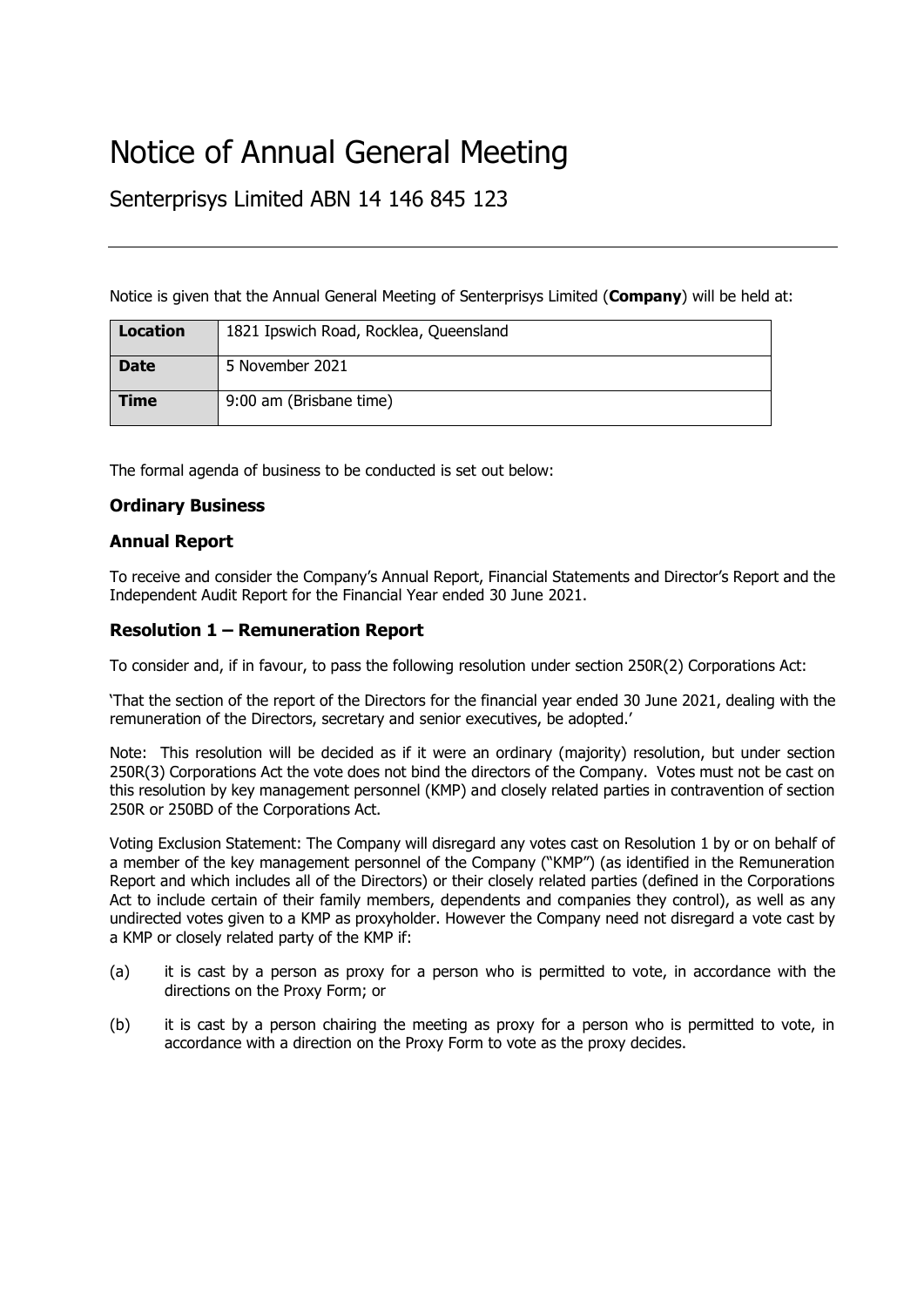### **Resolution 2 – Re-Election of Mr Michael Fennell as a Director**

To consider and, if in favour, to pass the following as an ordinary resolution:

'That Mr Michael Fennell who in accordance with Rule 19.3 of the Company's constitution being eligible and having offered himself for re-election be re-elected as a Director.'

Note: Information about Mr Michael Fennell appears in the Explanatory Memorandum.

Dated: 1 October 2021

By order of the Board

GActon

**Geoff Acton** Company Secretary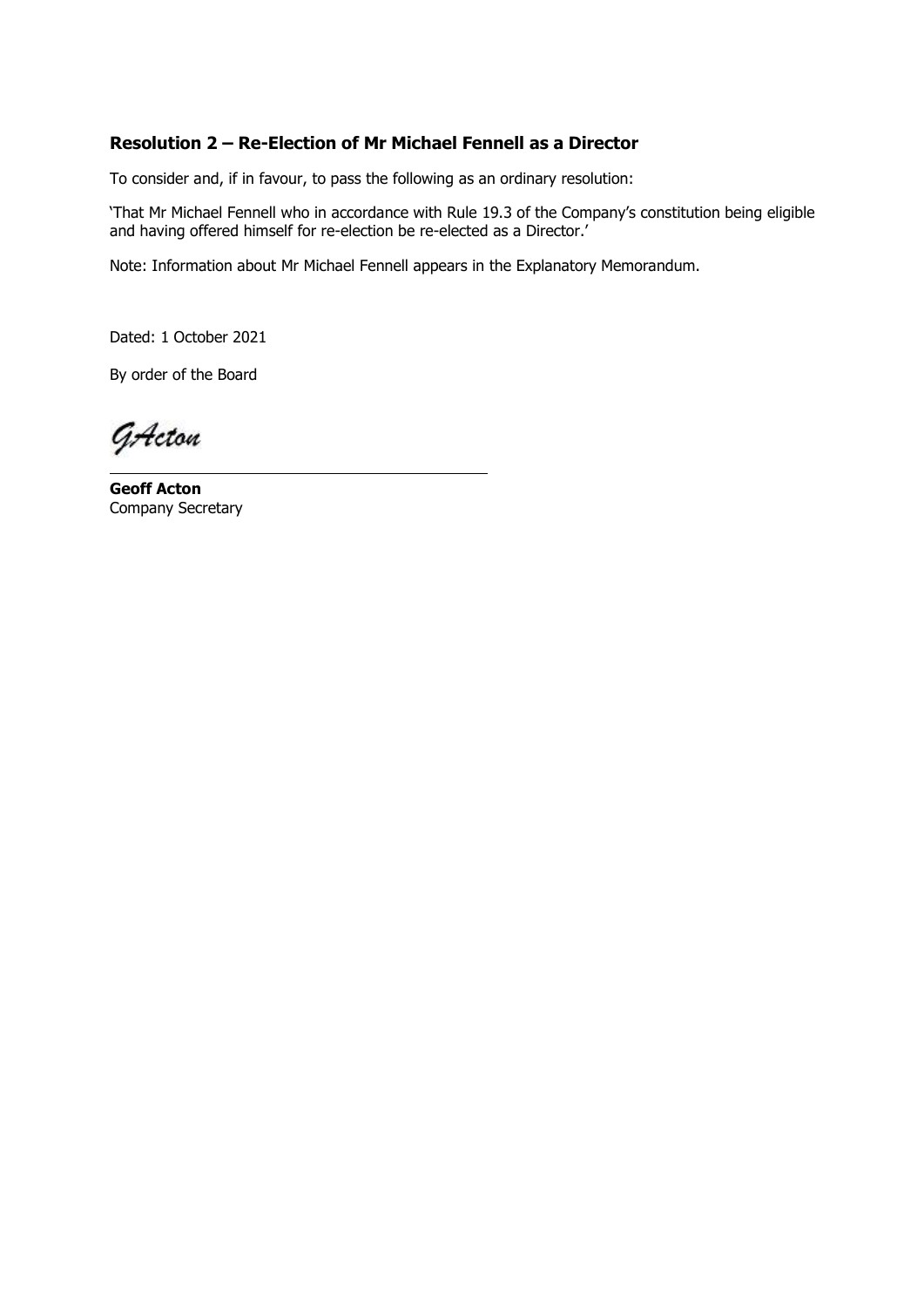Notes

- (a) A shareholder who is entitled to attend and cast a vote at the meeting is entitled to appoint a proxy.
- (b) The proxy need not be a shareholder of the Company. A shareholder who is entitled to cast two or more votes may appoint two proxies and may specify the proportion or number of votes each proxy is appointed to exercise.
- (c) If you wish to appoint a proxy and are entitled to do so, then complete and return the **attached** proxy form.
- (d) KMP (or their closely related parties) (as defined in the Corporations Act) appointed as a proxy must not vote on a resolution connected directly or indirectly with the remuneration of KMP if the proxy is undirected unless:
	- (i) the proxy is the person chairing the meeting; and
	- (ii) the proxy appointment expressly authorises the person chairing the meeting to vote undirected proxies on that resolution.
- (e) If the proxy form specifies the way the proxy is to vote on a particular resolution the proxy need not vote on a show of hands but if the proxy does so, it must vote as specified in the proxy form.
- (f) If the proxy has two or more appointments that specify different ways to vote on the resolution the proxy must not vote on a show of hands.
- (g) If the proxy is the chair of the meeting, the proxy must vote on a poll or must vote the way specified in the proxy form.
- (h) If the proxy is not the chair of the meeting the proxy need not vote on the poll, but if the proxy does so, the proxy must vote as specified in the proxy form.
- (i) If the proxy form specifies the way the proxy is to vote on a particular resolution and the proxy is not the chair of the meeting and a poll is demanded and either:
	- (i) the proxy is not recorded as attending; or
	- (ii) the proxy does not vote,

the chair of the meeting is deemed the proxy for that resolution.

- (j) A corporation may elect to appoint a representative, rather than appoint a proxy, under the Corporations Act in which case the Company will require written proof of the representative's appointment which must be lodged with or presented to the Company before the meeting.
- (k) If you have any queries on how to cast your votes then call Geoff Acton on (07) 3274 0761 during business hours.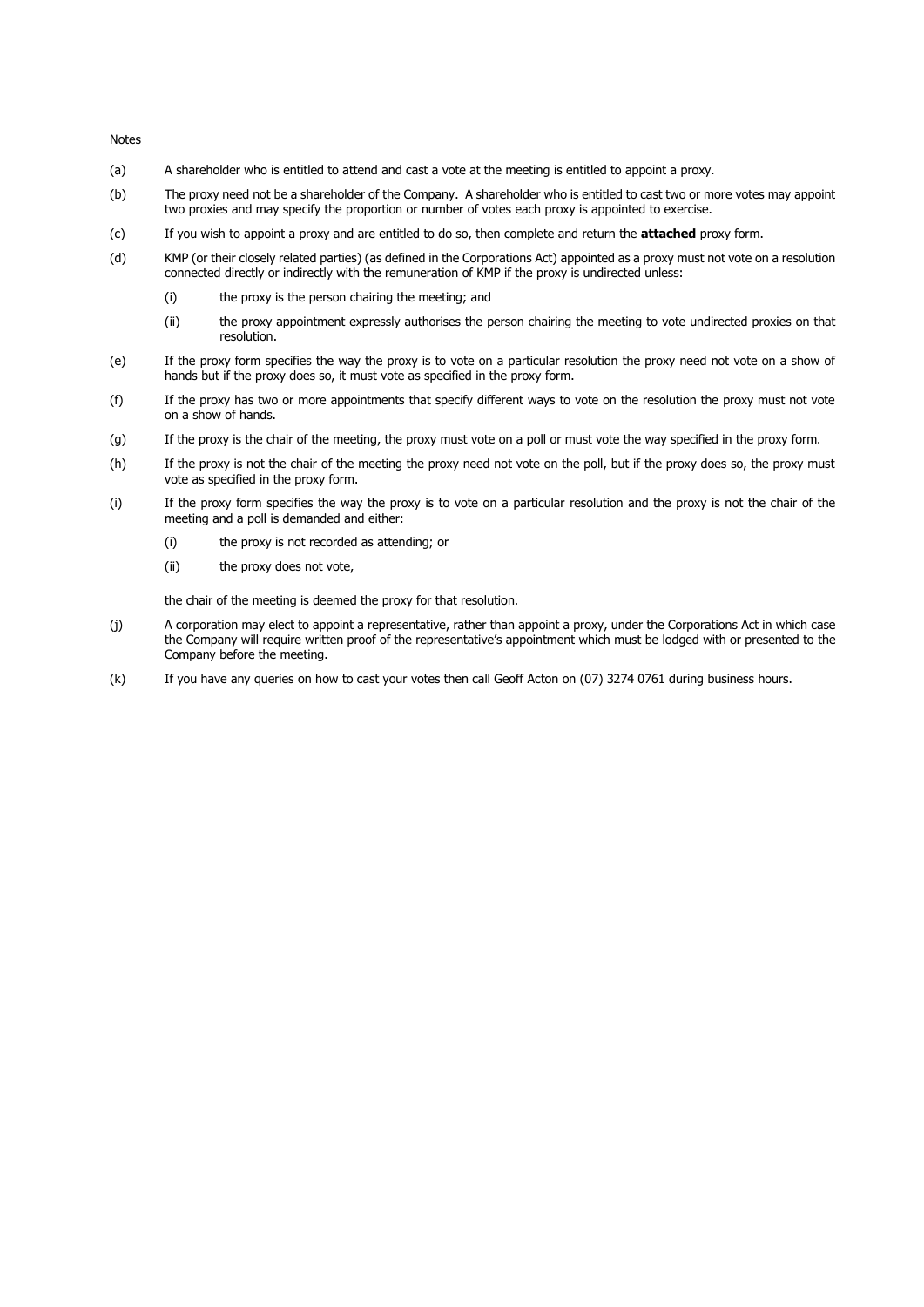## Glossary of terms

In the attached Notice of Meeting and Explanatory Memorandum the following words and expressions have the following meanings:

| Term                                    | <b>Definition</b>                                                                                                                    |
|-----------------------------------------|--------------------------------------------------------------------------------------------------------------------------------------|
| <b>ASIC</b>                             | means the Australian Securities and Investments Commission.                                                                          |
| <b>ASX</b>                              | means ASX Limited ACN 008 624 691 or the securities exchange operated<br>by it.                                                      |
| <b>Board</b>                            | means the board of directors of the Company.                                                                                         |
| <b>Chairman</b>                         | means the Chairman of the Company as approved from time to time and<br>includes an acting Chairman.                                  |
| <b>Company</b>                          | means Senterprisys Limited ACN 146 845 123.                                                                                          |
| <b>Corporations Act</b>                 | means <i>Corporations Act 2001</i> (Cth) and the Corporations Regulations<br>(as defined in the <i>Corporations Act 2001</i> (Cth)). |
| <b>Directors</b>                        | means the directors of the Company from time to time.                                                                                |
| <b>Explanatory</b><br><b>Memorandum</b> | means the Explanatory Memorandum accompanying this Notice, which<br>forms part of this Notice.                                       |
| Notice or Notice of<br><b>Meeting</b>   | means the Notice of extraordinary general meeting which comprises this<br>booklet.                                                   |
| <b>NSX</b>                              | means the National Stock Exchange of Australia Limited ACN 000 902 063<br>or the securities exchange operated by it.                 |
| <b>Share</b>                            | means an ordinary share in the capital of the Company, the terms of which<br>are contained in the constitution of the Company.       |
| <b>Shareholders</b>                     | means the holders of the Shares from time to time.                                                                                   |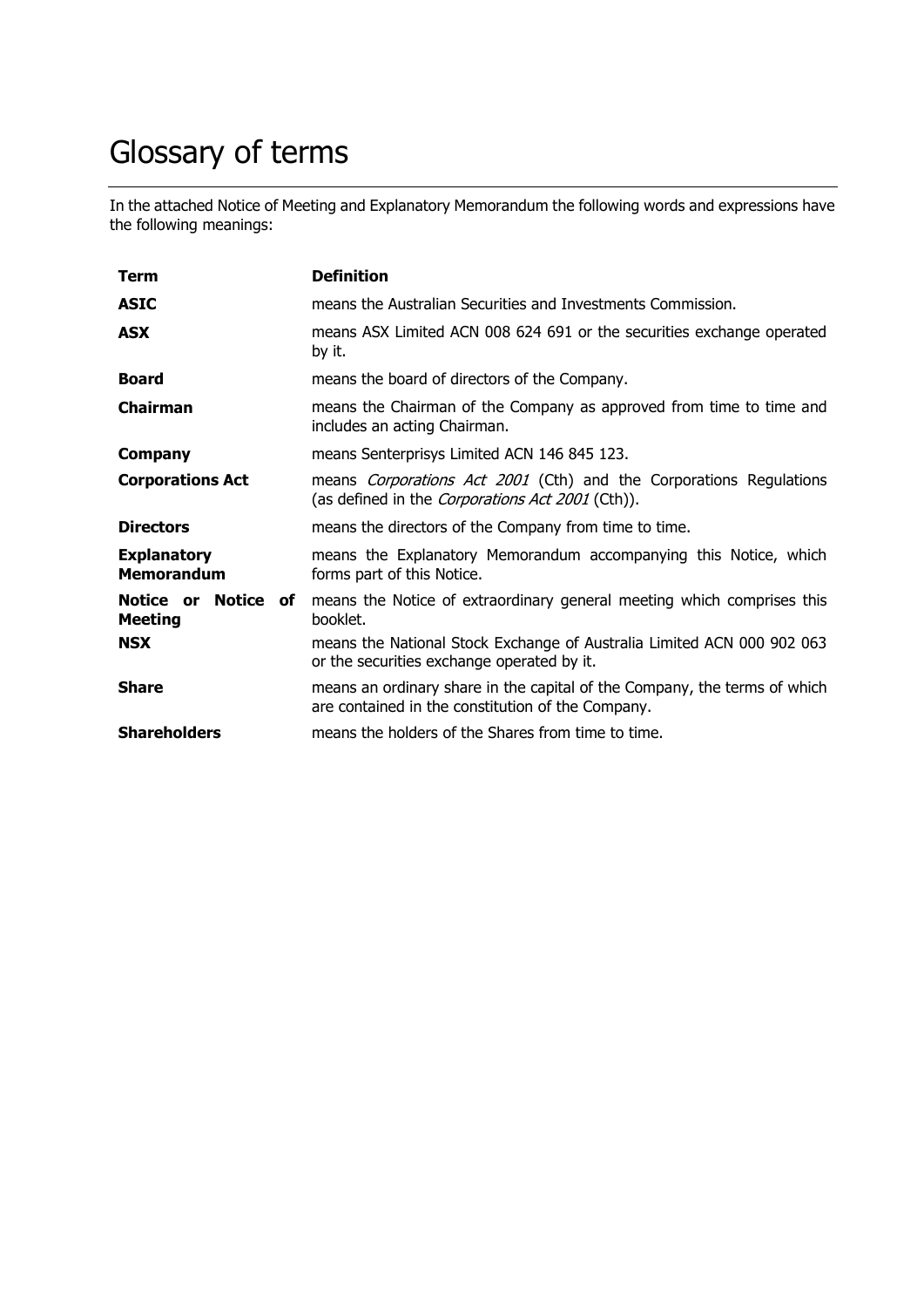## Explanatory Memorandum

## Senterprisys Limited ABN 14 146 845 123

### **1 Introduction**

- 1.1 This Explanatory Memorandum has been prepared for the information of Shareholders in connection with the business to be conducted at the Annual General Meeting of Senterprisys Limited to be held at 9:00 am Brisbane time on 5 November 2021 at 1821 Ipswich Road, Rocklea, Queensland. It forms part of the Notice of Meeting and must be read together with that notice. The Directors recommend that Shareholders read this Explanatory Memorandum in full before making any decision in relation to the resolutions.
- 1.2 Each Director has approved this Explanatory Memorandum and the dispatch of this document to Shareholders.
- 1.3 Certain defined terms and phrases are used in this Explanatory Memorandum. Please refer to the glossary for their meanings.
- 1.4 This Explanatory Memorandum includes information known to the Company and which the Directors consider material to the Company Shareholders in deciding how to vote on the resolutions.
- 1.5 If you have any queries regarding the matters set out in this Explanatory Memorandum or the preceding Notice of Meeting, please contact the Company or your professional advisor.

#### **2 Eligibility to vote and voting exclusions**

- 2.1 Regulation 7.11.37 of the *Corporations Regulations 2001* (Cth) permits the Company to specify a time, not more than 48 hours before a general meeting, at which a 'snap shot' of Shareholders will be taken for the purposes of determining Shareholder entitlement to vote at the meeting. The Board has determined that the registered holders of fully paid ordinary shares at 4:00PM (Brisbane time) on 3 November 2021 will be taken to be holders of ordinary shares for the purposes of the meeting and accordingly, will be entitled to attend and vote at the meeting.
- 2.2 The Corporations Act requires that certain persons must not vote and the Company must disregard any votes cast by certain persons on some resolutions to be considered at the meeting. Where voting exclusions apply, they are described in the relevant resolutions below.

#### **3 Annual Report**

- 3.1 The Corporations Act requires the report of the Directors, the Report of the Auditor and the financial reports be presented at the Annual General Meeting. In addition, the Company's constitution provides for such reports and statements to be received and considered at the meeting.
- 3.2 Neither the Corporations Act nor the Company's constitution requires a vote of Shareholders at the Annual General Meeting on such reports or statements. However, Shareholders will be given ample opportunity to raise questions with respect to these reports and statements at the meeting.
- 3.3 In addition to asking questions at the meeting, Shareholders may address written questions to the Chairman about the management of the Company, or the Company's Auditor which are relevant to:
	- (a) the content of the Auditor's Report to be considered at the meeting; or
	- (b) the conduct of the audit of the annual financial report to be considered at the meeting.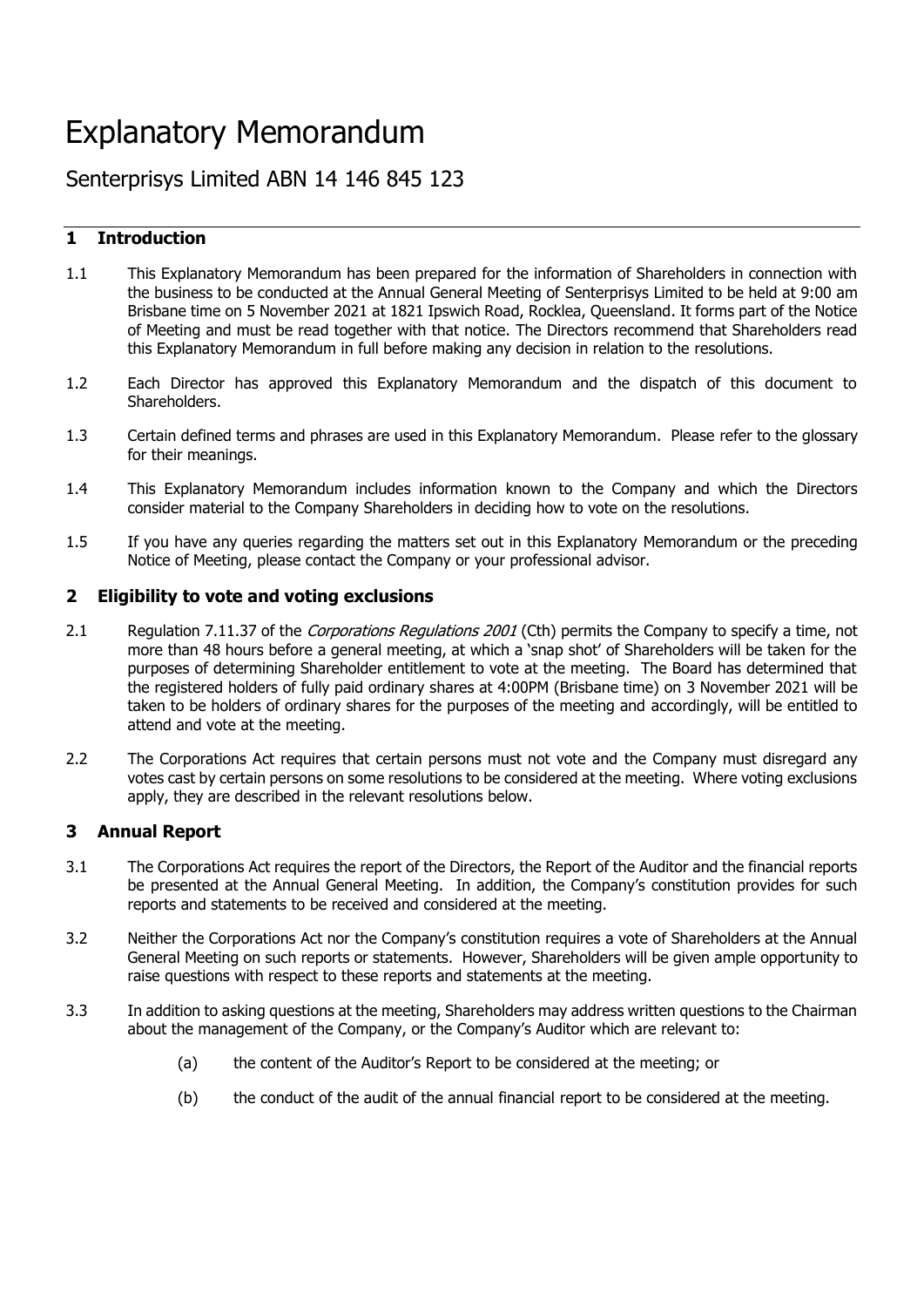3.4 Any written questions should be submitted to Geoff Acton on or before 3 November 2021 by email, fax or post:

| Email:           | info@senterprisys.com        |
|------------------|------------------------------|
| Fax:             | (07) 3274 0768               |
| Mailing Address: | PO Box 16 Sherwood, QLD 4075 |

#### **Ordinary Business**

#### **Resolution 1**

#### **4 Remuneration Report**

- 4.1 The Remuneration Report is set out on pages 6 to 11 of the Senterprisys Limited 2021 Annual Report.
- 4.2 The Corporations Act requires that the section of the Directors' report dealing with the remuneration of Directors, the company secretary and up to five senior executives (Remuneration Report) be put to the vote of shareholders for adoption.
- 4.3 The resolution of shareholders is advisory only and not binding on the Company. However, the Board will take the discussion at the meeting into consideration when determining Senterprisys's remuneration policy.
- 4.4 The Remuneration Report sets out the remuneration policy for the Company and its controlled entities and:
	- (a) reports and explains the remuneration arrangements in place for executive Directors, senior management and non-executive Directors;
	- (b) explains Board policies in relation to the nature and value of remuneration paid to nonexecutive Directors, executives and senior managers; and
	- (c) discusses the relationship between the Board policies and the Company performance.
- 4.5 A reasonable opportunity will be provided for discussion of the Remuneration Report at the Annual General Meeting.
- 4.6 The Chairman will give Shareholders a reasonable opportunity to ask questions about, or to make comments on, the Remuneration Report.

#### **Directors' Recommendation**

4.7 The Directors make no recommendation, in the interests of corporate governance, in relation to this resolution.

#### **Resolution 2**

#### **5 Re-Election of Mr Michael Fennell as a Director**

- 5.1 In accordance with the Company's constitution Mr Michael Fennell offers himself for election as a Director at the Annual General Meeting.
- 5.2 Mr Michael Fennell offers himself for re-election as a Director at this Annual General Meeting.
- 5.3 Michael brings to Senterprisys his knowledge in his 30+ years within the Tamawood Group. Michael has an in-depth knowledge and understanding of software architecture and design, system integration and virtualisation.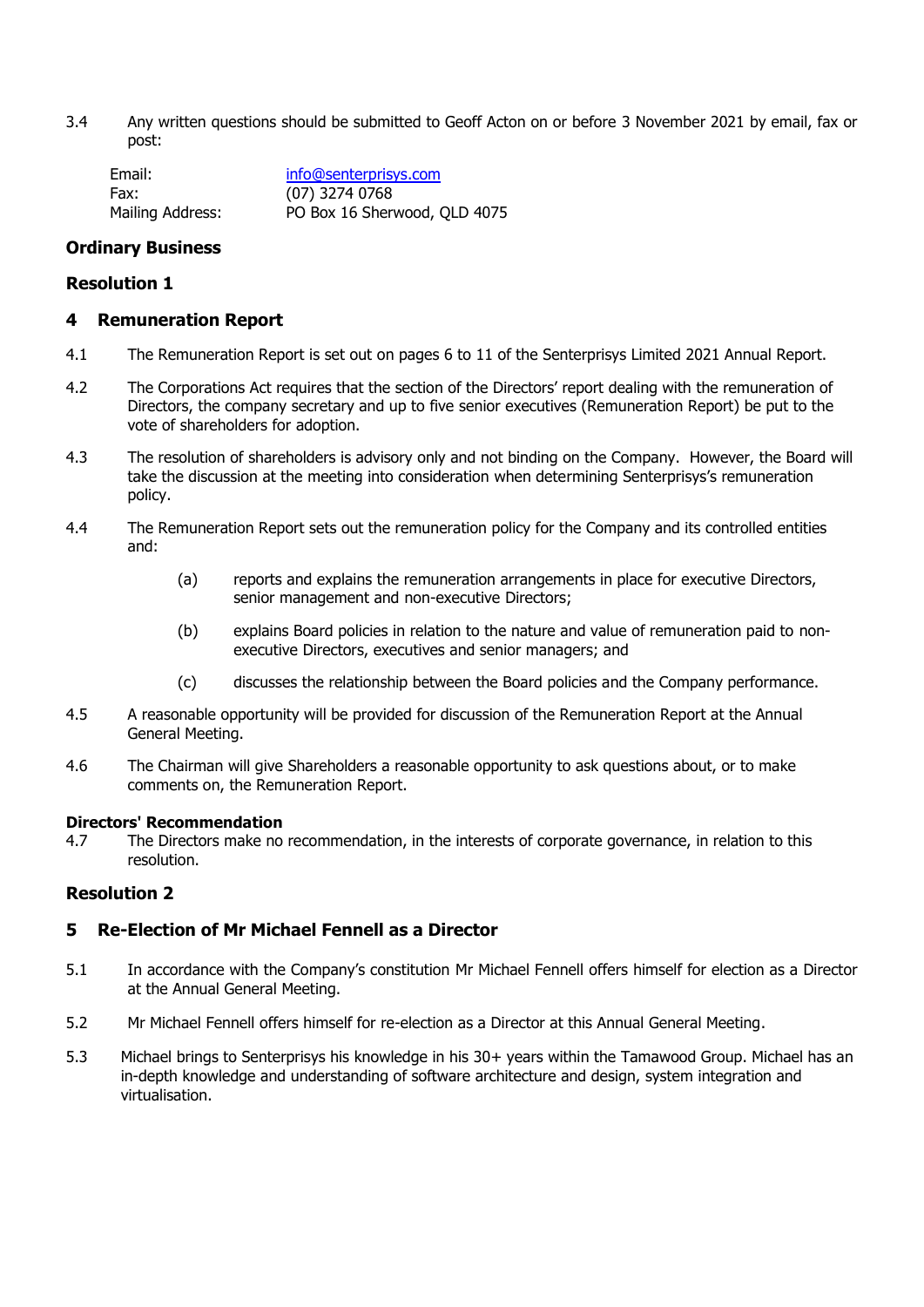#### 5.4 Skills Matrix Data

| Software Development        | >40 years (L Mizikovsky / M. Fennell)                 |
|-----------------------------|-------------------------------------------------------|
| Accounting                  | >25 years (R. Dudurovic / L. Lefcourt)                |
| Legal                       | >20 years (R. Dudurovic)                              |
| Sales & Marketing           | >50 years (L Mizikovsky/ R. Dudurovic)                |
| Corporate<br>Communications | >85 years (L Mizikovsky / R. Dudurovic / L. Lefcourt) |

- 5.5 Number of Years on the Board: 9
- 5.6 The Board of Senterprisys unanimously supports the re-election of Mr Michael Fennell. Michael Fennell is not independent as per the Board Charter which clarifies independence as he is the Managing Director and employed by the Company.

#### **Directors' Recommendation**

The Directors, other than Michael Fennell, unanimously recommend that Shareholders vote for this resolution.

The Chairman intends to abstain from voting all undirected proxies.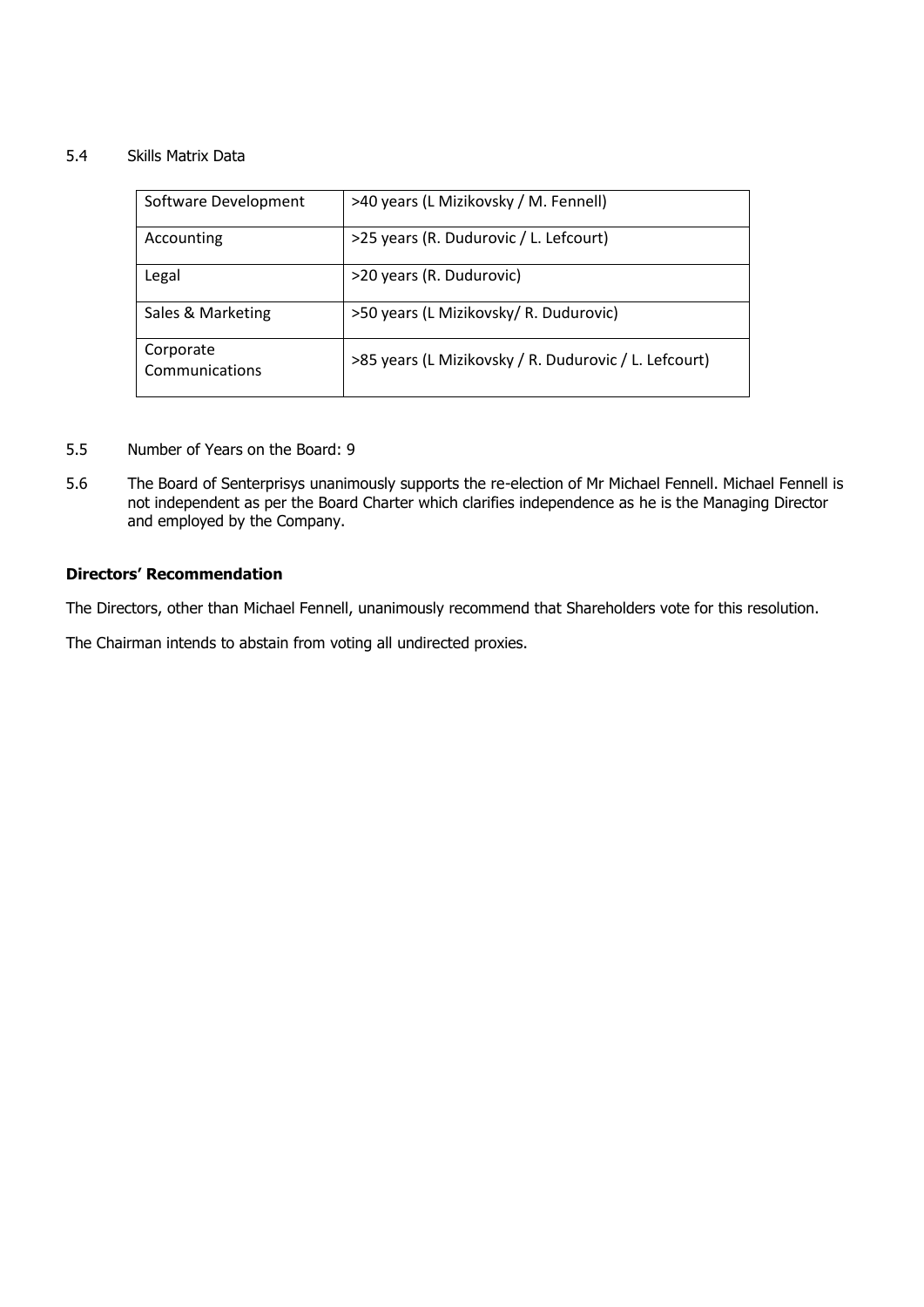Senterprisys Limited

ACN 146 845 123

## **Proxy form**

**All correspondence to:**

Senterprisys Limited 1821 Ipswich Road, Rocklea, Qld 4106 Telephone 3274 0761 Facsimile 3274 0768

#### **Section 1: Name and address of member**

**Full name Address**

#### **Section 2: Appointment of proxy**

I, being a member of the Company and entitled to attend and vote appoint

|  | the Chairman of the<br>meeting (mark with |  | <b>OR</b> |
|--|-------------------------------------------|--|-----------|
|  | an 'X' and complete<br>section 3)         |  |           |

Write here the full name of the person or body corporate you are appointing if this person **is someone other than** the Chairman of the meeting.

or failing the person or body corporate named, or if no person or body corporate is named, the Chairman of the meeting, as my proxy to attend, to vote in accordance with the following directions in section 3 (**the Chairman will abstain from voting all undirected proxies, therefore please provide your directions in the voting instructions below to ensure your vote is not wasted**), and to act generally on my behalf, at the annual general meeting of the Company to be held at:

| Location    | 1821 Ipswich Road, Rocklea, Queensland |  |
|-------------|----------------------------------------|--|
| <b>Date</b> | 5 November 2021                        |  |
| <b>Time</b> | 9:00am (Brisbane time)                 |  |

and at any adjournment of that meeting.

#### **Section 3: Voting instructions**

| Voting directions to proxy – please mark $\boxtimes$ to indicate your directions. |                                            | For | <b>Against</b> | Abstain* |
|-----------------------------------------------------------------------------------|--------------------------------------------|-----|----------------|----------|
| Resolution 1.                                                                     | Directors' Remuneration Report             |     |                |          |
| Resolution 2.                                                                     | Re-Election of Michael Fennell as Director |     |                |          |

\* If you mark the Abstain box for a particular item, you are directing your proxy **not** to vote on your behalf on a show of hands or on a poll and your votes will not be counted in computing the required majority on a poll.

The Chairman of the meeting intends to abstain from voting all undirected proxies.

#### **Section 4: Signing by member**

This section **must** be signed in accordance with the instructions overleaf to enable your directions to be implemented.

**Individual or Member 1 Member 2** (if joint holding) **Member 3** (if joint holding)

**Sole Director and Sole Secretary Director/Company Secretary** 

**Director**

(delete one)

Please provide the information below in case we need to contact you.

**Contact name Contact day time telephone Date** 

 **/ /**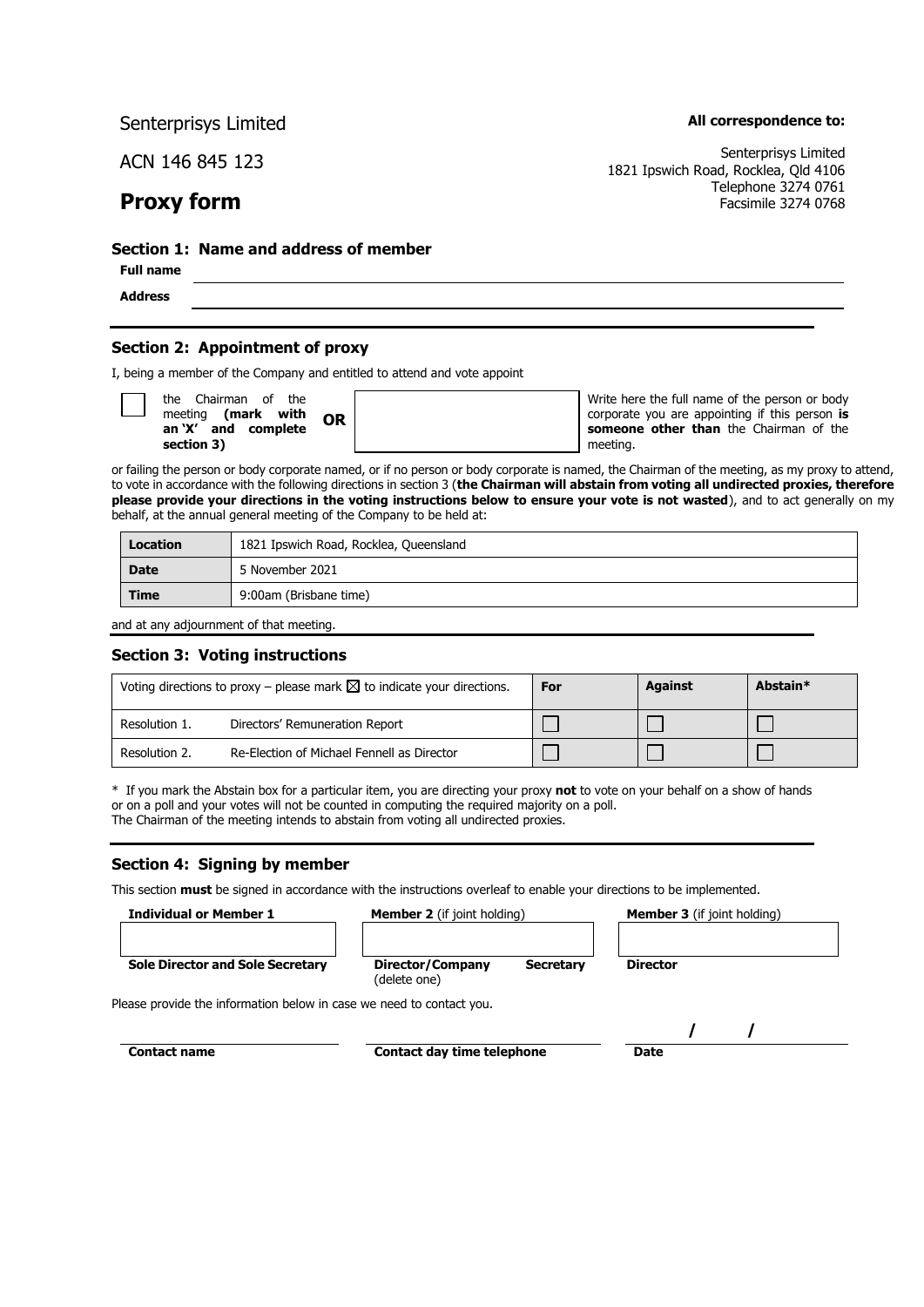#### **Section 1: Name and address of member**

1 Insert your name and address. If it is a joint holding, insert details of all holders.

#### **Section 2: Appointment of proxy**

- 2 If you wish to appoint the Chairman of the meeting as your proxy, mark the box. If the person or body corporate you wish to appoint as your proxy is someone other than the Chairman of the meeting, write the full name of that person or body corporate in the space provided. A proxy may be an individual or a body corporate. If you leave this section blank or your named proxy does not attend the Meeting, the Chairman of the meeting will be your proxy. A proxy need not be a member of the Company.
- 3 **The Chairman strongly urges you to nominate a proxy other than himself or another Director unless you direct your proxy how to vote on each resolution. If you do not specify a person to act as proxy, or you appoint the Chairman, you are strongly advised to direct the proxy how to vote as the Chairman will abstain from voting all undirected proxies for each resolution as it may be perceived that he has an interest in each resolution. Therefore, in order to ensure your vote is not wasted, you are strongly urged to direct your proxy how to vote and if possible appoint a person who is not a Director or secretary of the Company.**
- 4 If you are entitled to cast two or more votes at the general meeting, you are entitled to appoint two persons as proxies to attend the meeting and vote on a poll. If you wish to appoint a second proxy, an additional proxy form may be obtained by telephoning the Company. Alternatively you may copy this form.
- 5 To appoint a second proxy:
	- (a) on each of the first proxy form and second proxy form state the percentage of your voting rights or number of shares applicable to that form (if the appointments do not specify the percentage or number of votes that each proxy may exercise, each proxy may exercise one half of your votes, and fractions of votes will be disregarded); and
	- (b) return both forms in the same envelope.

#### **Section 3: Voting instructions**

- 6 You may direct your proxy how to vote on an item of business by placing a mark in one of the three boxes opposite that item of business. All of your shares will be voted in accordance with your direction unless you indicate a proportion of voting rights on any item by inserting the percentage or number of shares you wish to vote in the appropriate box or boxes. If you do not mark any of the boxes on a given item, your proxy may decide whether or how to vote on that item. **The Chairman intends to abstain from voting all undirected proxy votes.**
- 7 If you mark more than one box on an item, your vote on that item will be invalid.